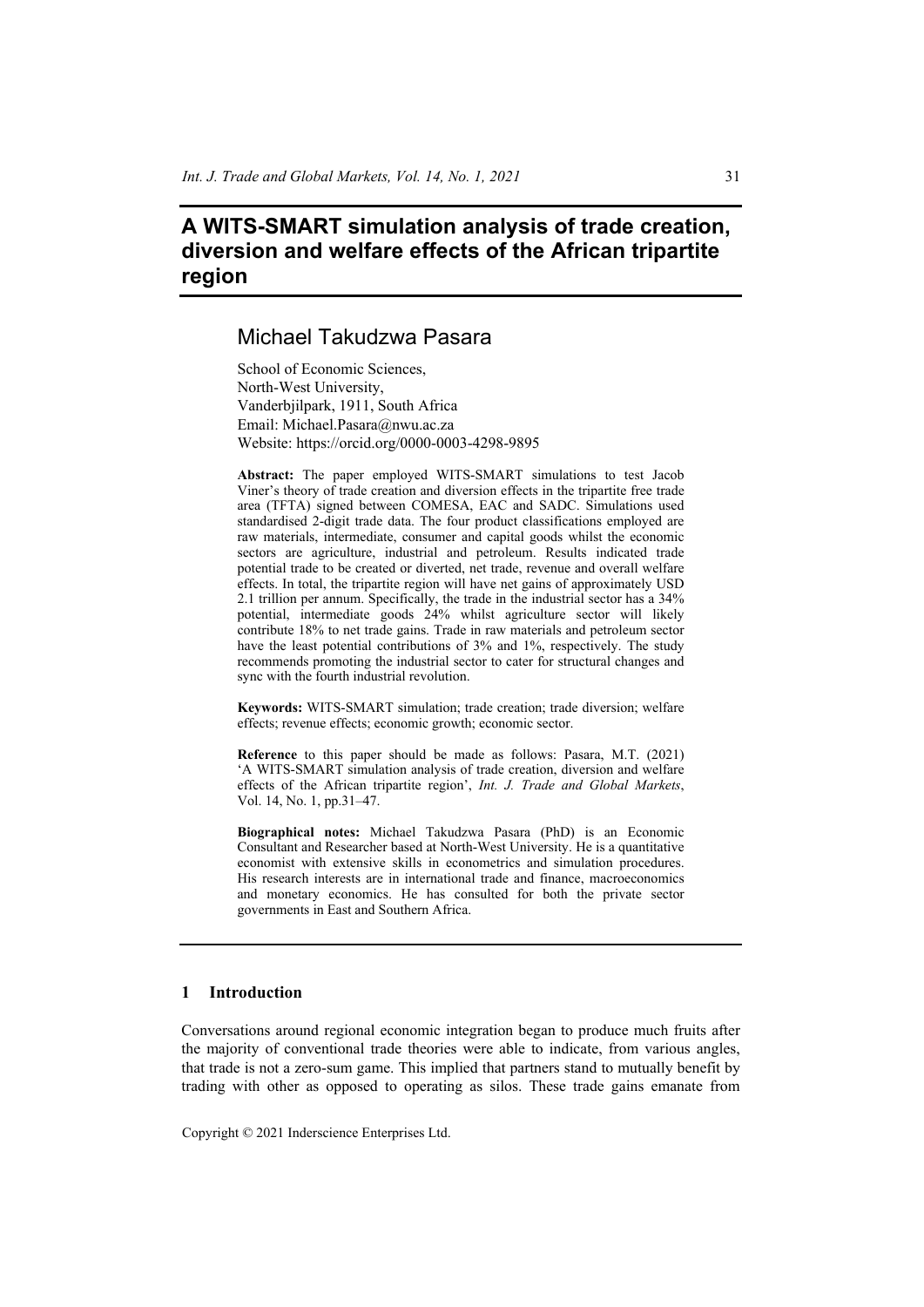varying advantages such as division of labour and specialisation, comparative advantages, varying levels of factor endowments (or intensities) and also relative prices (Smith, 1776; Ricardo 1817; Mill, 1920; Napoleoni, 1975; Irwin, 1996). However, in 1950, Jacob Viner postulated a ground breaking model which contrasted the generally embraced hypothesis during his era (Viner, 1950). He argued, using his theory of trade creation and trade diversion, that trade arrangements among nations do not always lead to increased economic welfare (Gurova, 2014, Musila, 2005). Trade creation refers to a situation in which trade shifts from high- to low-cost supplier in the economic community due to the new trade agreement whilst trade diversion occurs when imports shift from a non-member economy which is producing at a lower cost to a member of the economic community producing at a higher cost (Cattaneo, 2009). The latter usually occurs when trade barriers such as common tariffs are designed in a way which shields high-cost suppliers who are members of an economic community so that the efficient non-member countries cannot access the market leading to loss in overall economic welfare if diversion outweighs creation (Santosa, 2018; Karambakuwa et al., 2015; Gurova, 2014).

Although debates on regional economic integration in Africa dates back as far 1963 at the launch of the Organisation of African Unity (OAU) which was renamed as the African Union (AU) in 2002, the subject was revived in the continent in the past decade. Consequently, the  $26$  member countries of COMESA, EAC and SADC<sup>1</sup> signed the Tripartite Free Trade Agreement (TFTA) in 2015 in El Sham Sheijk, Egypt and more recently the African Continental Trade Agreement (AfCFTA) in March 2018 in Kigali, Rwanda in order to boost intra-African trade and improve the economic and welfare gains of Africans. These large and ambitious continental projects will likely result in mixed results with some economies gaining more than others due to the trade diversion and trade creation effects. The changes brought about by these trade agreements will also likely lead to structural changes (Wamboye and Sergi, 2019; Santosa, 2018; Ahmed, 2012) and African policy makers should be informed on the nature of changes which are likely to occur (Azu, 2019).

Unlike most studies which employ econometric studies to analyse integration effects, this paper intends to add to economic literature by performing trade simulations at the sectoral level using the 26 member countries of the TFTA to infer at the likely changes which are likely to happen in the continent. The results from this study can be used to infer judgements to the recently signed AfCFTA agreement which is almost twice as large in its membership. Secondly, the sectoral analysis is likely inform policy makers on the likely structural changes which are likely to occur due to the FTA.

### **2 Literature review**

The notion of trade creation and trade diversion implies that not only will economies be turned into winners and losers, but also will the economic sectors. This then implies that those owners of factors of production which are export-oriented will stand to gain more while the income of the import-oriented products shrinks (Ryu, 2018; Mold and Mukwaya, 2017; Lim and Ho, 2013). The effect is that, factors of production will begin to migrate towards more rewarding sectors leading to structural changes which, if not well managed, will cause more harm than good (Santosa, 2018; Fakher, 2016). Consequently, Wamboye and Sergi (2019) argued that capital flows and economic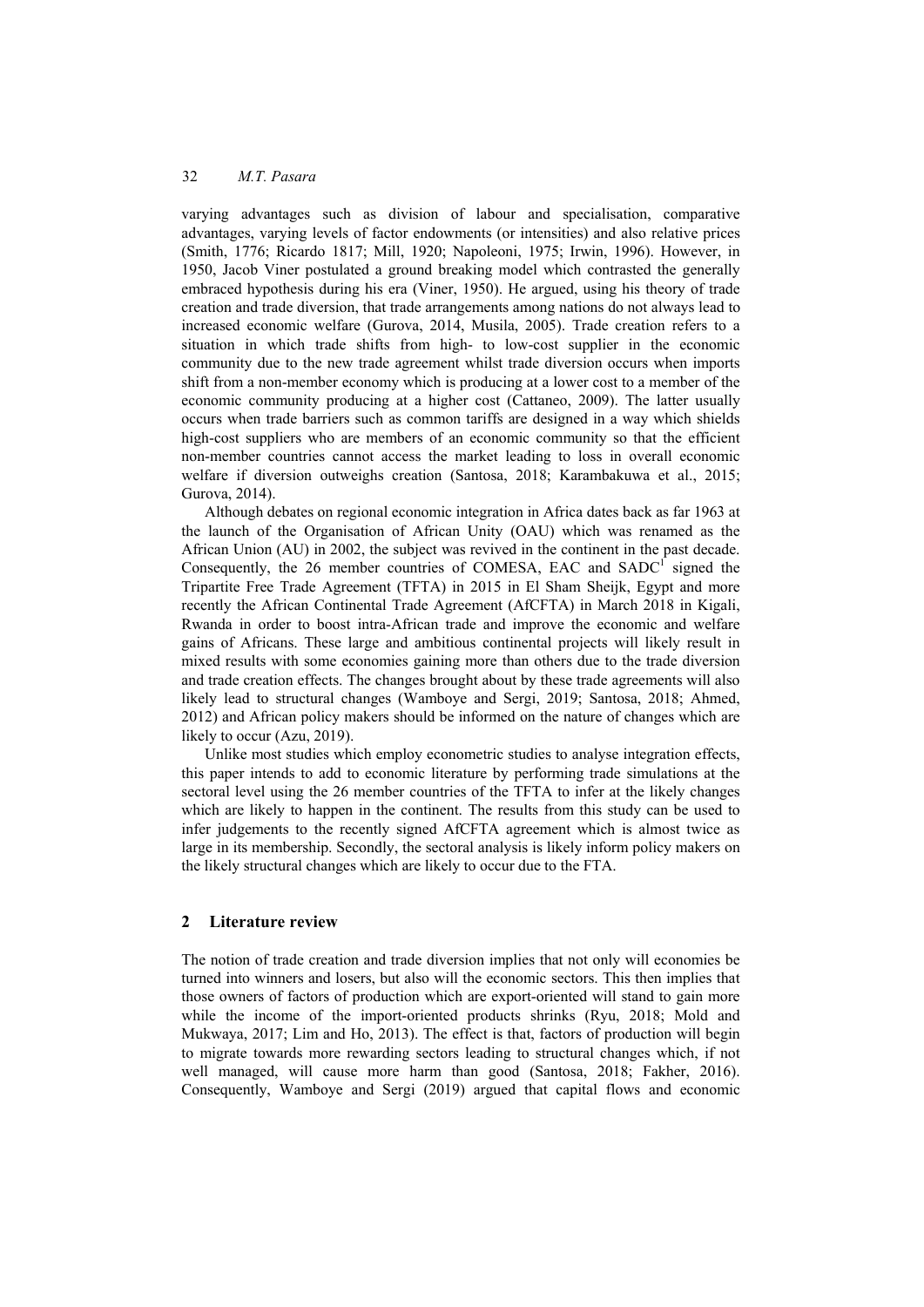development in Africa should be understood in the context of economic integration. In practice, trade creation and diversion are influenced by the level of elasticities among other factors. The import elasticity influences the level of trade creation. In general, a positive correlation exists between trade creation and import elasticity. On the other hand, the trade diversion effect is also largely influenced by the elasticity of substitution commonly known as the Armington elasticity (Makochekanwa, 2012). When the substitution elasticity is higher, the respective economy or economic sector will experience more trade diversion since the products being produced in that country or sector can be easily substituted (Endoh, 1999; Brutton, 1998).

Mold and Mukwaya (2017) highlighted that the welfare effects of economic integration must be properly analysed due to several reasons. Firstly, FTAs imply removal of trade restrictions mean governments can no longer collect the much needed customs revenue which signifies a loss. This revenue consists a very significant source of income for most African governments in providing public and merit goods (Wamboye and Sergi, 2019). Thus, the FTAs might lead to a negative developmental effect if not properly managed. Secondly, removal of trade barriers also imply that infant and strategic industries are no longer protected from regional or international competitors which are usually large and predatory in nature (López-Cariboni, 2019). This leads to skewness and polarisation of benefits towards larger economies like South Africa, Kenya and Egypt which have comparative advantages. A similar argument was raised by Lee (2019) who argued that size matters and economic capacity should be accounted for in order to provide a level playing field when settling trade disputes especially between developed and developing economies. These disputes usually are likely to arise in Africa when smaller and vulnerable economies within the economic community feel disadvantaged and polarised by free trade.

Apart from removal of trade barriers through FTAs such as the AfCFTA, Wamboye and Tochkov (2016) argued that Africa is also characterised by several other constraints which inflate the transaction costs of intra-African trade. These include but not limited to low densities of income per capita which then reduces the value of transactions conducted within the continent. In essence, majority of intra-African trade is characterised by cross-border traders who are mostly small to medium enterprises. In addition, the continent is also characterised by poor road and rail infrastructure leading to poorly developed cross country links (UNECA, 2015). These costs of transacting across borders are also expatiated by continental size since the continent covers a much wider geographical space compared to the European Union and the Asian Pacific region (Mold and Mukwaya, 2017). Thus, *ceteris paribus*, it would still be more expensive to transact in Africa due to size alone. Other contributory factors include tightened regulatory policies in especially in the aviation sector. This lowers both competition and efficiency (Wamboye, Tochkov and Sergi, 2015). Linked to the above argument is the fact that the geo-political configuration of Africa is fragmented into small domestic markets which translated into lack of small economies (Classen et al., 2016; Obasaju et al.*,* 2019) implying that intra-Africa trade was challenging. Perhaps large FTAs such the TFTA and AfCFTA will address some of these challenges since it is aimed at transforming the African continent into one giant market. However, Wamboye and Sergi (2019) argued that the nature of capital flows, economic integration and development in Africa was being reshaped by rapid proliferation of mobile cellular technology, improved governance quality, infrastructure and human capital development, liberalisation of financial markets among other factors.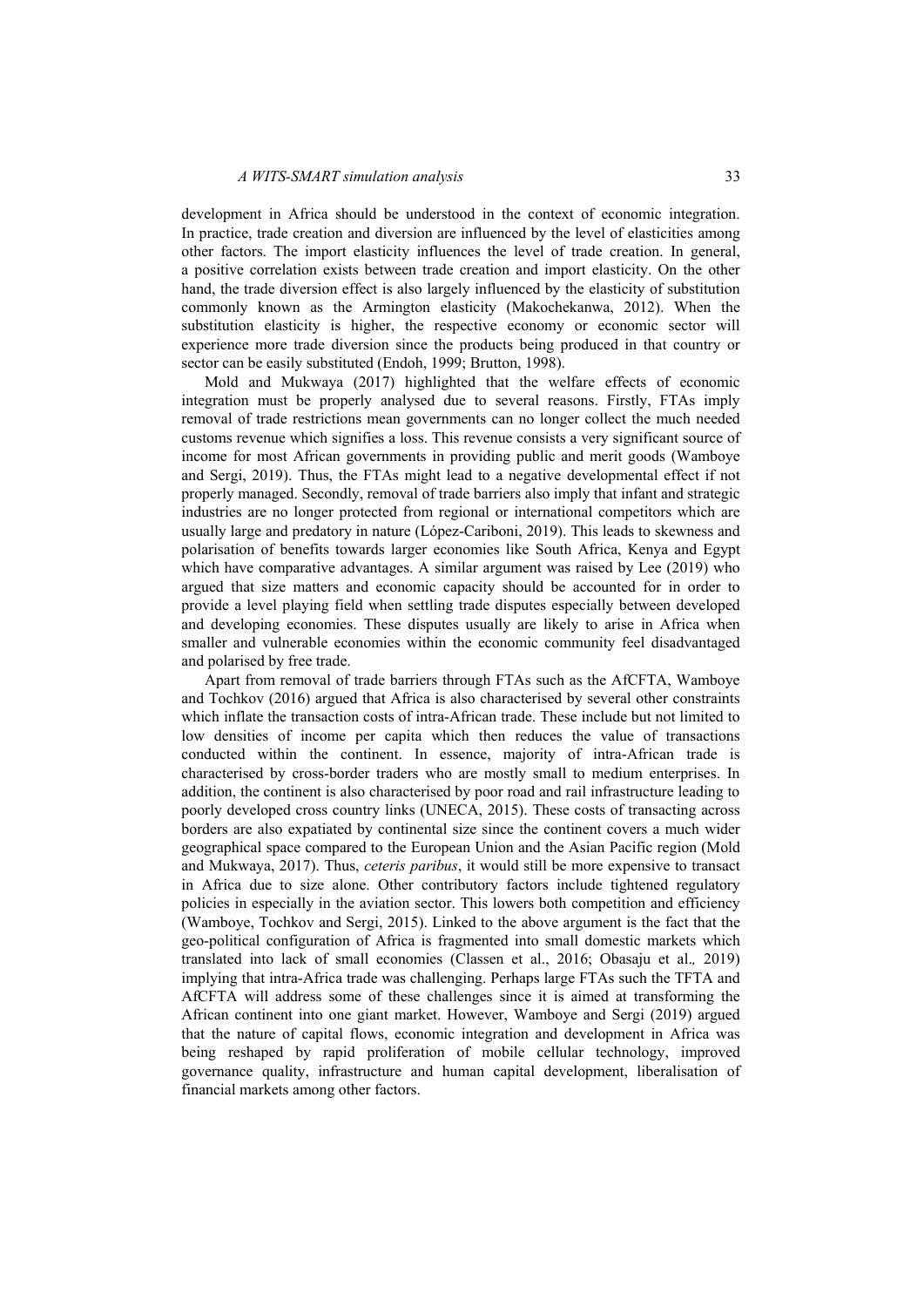Large continental trade agreements such as the TFTA and AfCFTA are aimed at lessening the gap between the wealthier and poorer economies. This is sometimes referred to in economic literature as economic convergence (Mundell, 1973; World Bank, 2013; AfDB, 2014). Africa is characterised by a wide variance in terms of Gross Domestic Product per capita (GDPP) at Purchasing Power Parity (PPP). 2010 USD based figures reflected the following figures: Botswana, Mauritius and Seychelles had the highest values of around USD 14,000 whilst South African and Angola had USD 10 700 and USD 8200, respectively. Values for Namibia was USD 6900 and Egypt closely followed at USD 6 200. The lower end of the tail had economies like Lesotho, Kenya and Zambia whose values were USD 1700, USD 1600 and USD 1500, respectively. Zimbabwe and the Democratic Republic of Congo were outliers with values of USD 500 and USD 300 (World Bank, 2013; AfDB, 2014, 2016). The rationale behind these figures is that opening up trading borders under the pretext of free trade areas like TFTA and AfCFTA will likely lead to polarisation of benefits since it will be a David and Goliath case on the continental markets. The only difference in this case is that, Goliath will reign. These figures are likely to become even more revealing once sectoral statistics are taken into account. In other words, there are several complexities around the intra-African trade debate which must be taken into account if free continental trade is to be truly sustainable. This study will tackle one piece of the pie and add to economic literature by analysing the potential effects of a large continental free trade area, the TFTA, by performing a sectoral analysis.

## **3 Empirical modelling**

This paper employs the World Integrated Trade Solution-Software for Market Analysis and Restrictions on Trade (WITS-SMART) model which was developed and is extensively employed by the World Bank in analysing effects on RTAs. The WITS-SMART model provides integrated analytical tools which allow for simulation analysis on tariff reductions and is compatible with globally reputable data sources. These include the Common Format for Transient Data Exchange (COMTRADE), Trade Analysis and Information Systems (TRAINS) and the United Nations Conference on Trade and Development (UNCTAD) (Makochekanwa, 2012). The paper also employed standardised trade data at the 2-digit level which is more aggregated than the 4- and 6 digit level since the paper is including many countries and sectors (26 countries and seven sectors, respectively). The WITS-SMART model has an effective practical application both in terms of performing simulations since one can evaluate alternative phase out scenarios such as

- reduced tariff by various percentages
- total elimination of tariffs or even
- varying degrees of elasticities.

In addition, the model gives results in actual USD terms as opposed to econometric models which present results in technical 'significant' and 'not significant' terms which may be challenging to communicate results to non-technical policy makers (ACBF, 2017).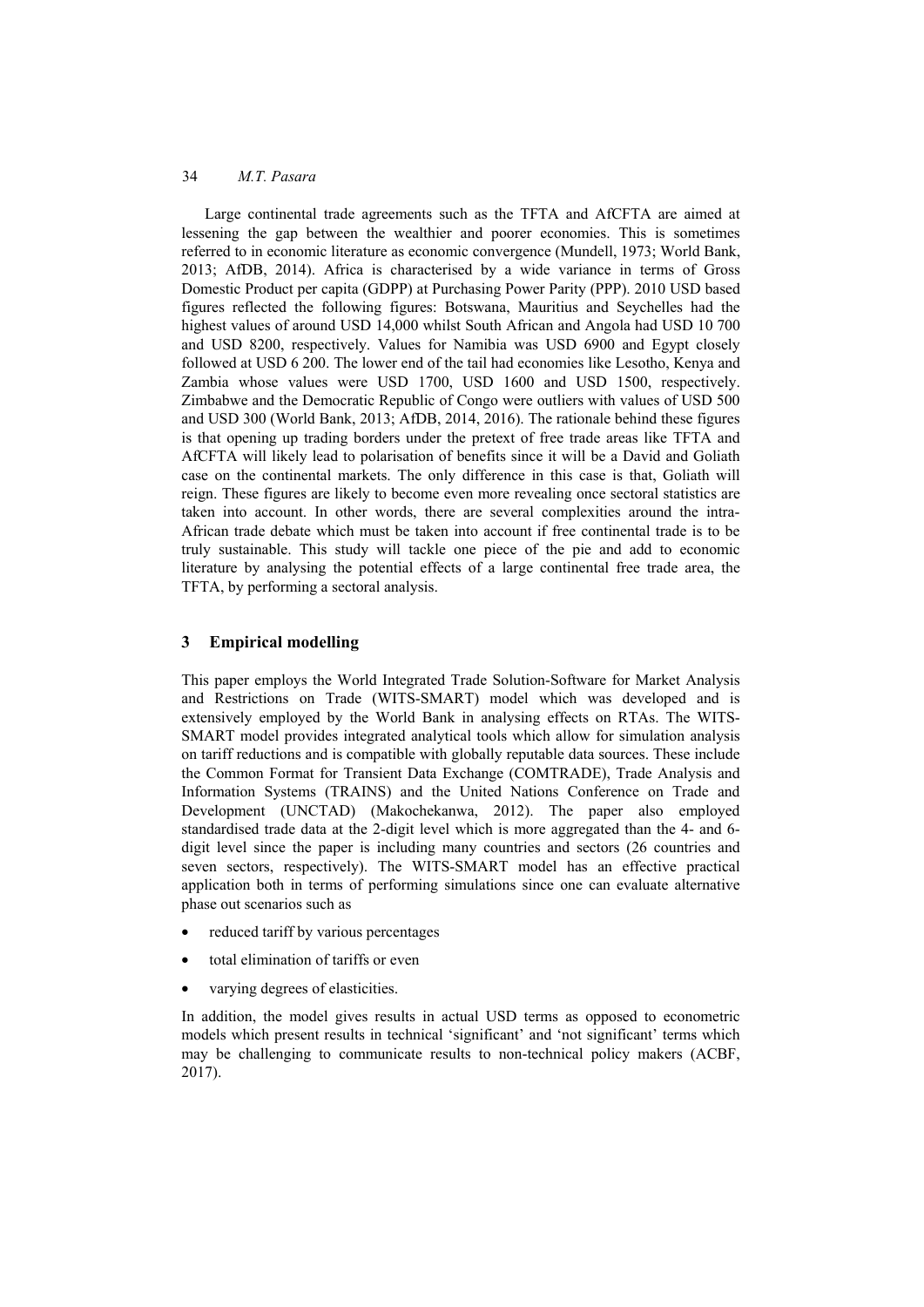Simulations are conducted under the assumption of infinite elasticity of supply. This assumption is rational since most if not all African economies are too small to influence global trade by manipulating their domestic supply (Mold and Mukwaya, 2017). The paper also assumes an Armington assumption on substitution value of 1.5 which that products are similar but slightly differentiated. For instance, under this assumption, coffee from Kenya will be a close but not perfect substitute to coffee from South Africa. The variances are derived from factors such as place of origin, branding among others. Other studies, however, have used different values depending on their rationale such as country, time, industry or sector. For instance, Hoekman et al. (2001) employed smaller values whilst Francois and Reinhardt (1997) assumed a larger value of 5. The following empirical estimations were made for this study:

$$
TC_{ijk} = M_{ijk} \times \eta \times \frac{\Delta_{ijk}}{\left(1 + t_{ijk}\right) \times \left(1 + \frac{\eta}{\beta}\right)}\tag{1}
$$

where

*TC<sub>ijk</sub>* : trade creation  $M_{ijk}$ : imports *tijk*: tariff  $\eta$ : import elasticity of demand  $\beta$  : export supply elasticity *i*: commodity

*j*: exporting country

*k*: importing country.

Equation (2) represents trade diversion which largely depends on the substitution elasticity:

$$
TD_{ijk} = \frac{M_{TFIA} \times M_{Row} \left[ \left( \frac{1+t_t}{1+t_0} \right) - 1 \right] \times \lambda}{M_{TFIA} + M_{Row} + M_{Row} \left[ \left( \frac{1+t_t}{1+t_0} \right) - 1 \right] \times \lambda}
$$
\n(2)

where

*TDijk* : trade diversion

 $M_{TFT4}$ : imported commodities from TFTA countries

 $M_{\nu_{\text{new}}}$ : imported commodities from rest of the world

 $t_i$ : tariff (where  $t_0$  and  $t_t$  represent pre and post integration levels of tariffs)

 $\lambda$ : elasticity of substitution.

The net trade effect (TE) is the aggregate of trade creation and diversion expressed as:

$$
TE = TC + TD \tag{3}
$$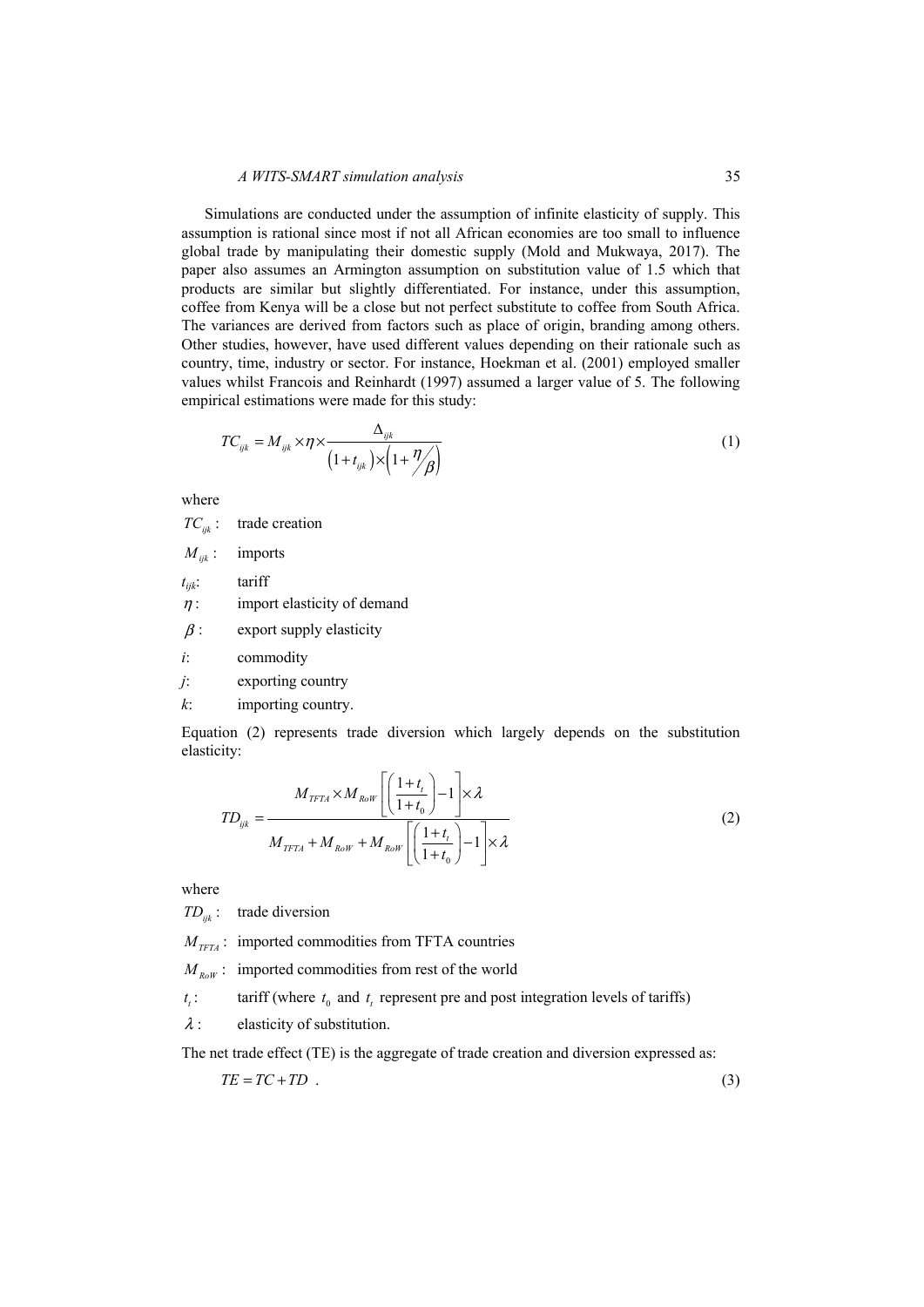The net revenue effect  $(RE)$  in equation  $(4)$  indicates the revenue changes after a change in tariffs. It largely depends on price and volume of imports.

$$
\Delta R_{ikj} / R_{ikj} = [\Delta t_{ijk} / (1 + t_{ijk})] \times \eta \times [ (1 + \beta) / (\beta - \eta) ]
$$
 (4)

where

 $\Delta R_{ik}$ : the effects on revenue due to tariff changes

 $\eta$ : the elasticity of demand for the importing economy

 $t_{ijk}$  : tariff

 $\beta$ : elasticity of supply for the exporting economy.

Equation (5) estimates the welfare effects are basically the summation of the producer and consumers' surplus.

 $W_{\text{th}} = 0.5(\Delta t_{\text{th}} \times \Delta M_{\text{th}})$ . (5)

#### *3.1 Data description*

The data is not publicly available because one must create an account in order to access the data and perform the simulations on the World Bank website.<sup>2</sup> However, reference data for standard product groups used in this paper can be openly accessed.<sup>3</sup> Results can be replicated should one create an account on the above website and perform similar simulations using the specified assumptions. The author does not have control over the data but generated results are available upon request due to file size.

The data employed in this paper was extracted from the Harmonised Commodity Description and Coding System (HS) accessible on the World Bank website and simulations were also performed online. The HS system allows traded goods to be classified on a common basis by participating countries for customs and related purposes. Globally, the HS is a six-digit code system which consists of around 5300 product descriptions, organised into 99 chapters and clustered into 21 sections. The six digits can be disintegrated into three parts: HS-2 identifies the chapter of the goods classification, HS-4 identifies groupings within that chapter, and the more specific HS-6. The HS system was established in 1988 and is adopted by most countries worldwide and the latest revisions were done in 2007. The study employed data from the HS system to ensure consistency in terms of both data input and results which will allow effective comparisons to be made across both countries and sectors.

#### **4 Findings and discussion of SMART simulation results**

This section presents the results of the SMART simulation procedures for all the 26 tripartite free trade area (TFTA) member countries and the seven product classifications. The results are based on a 100% tariff reduction, which is complete and immediate removal of tariffs and 2015 trade data was used to perform the simulations because that was when the TFTA was effected. Table 1 indicates the tariff schedules used to perform simulations for each TFTA country.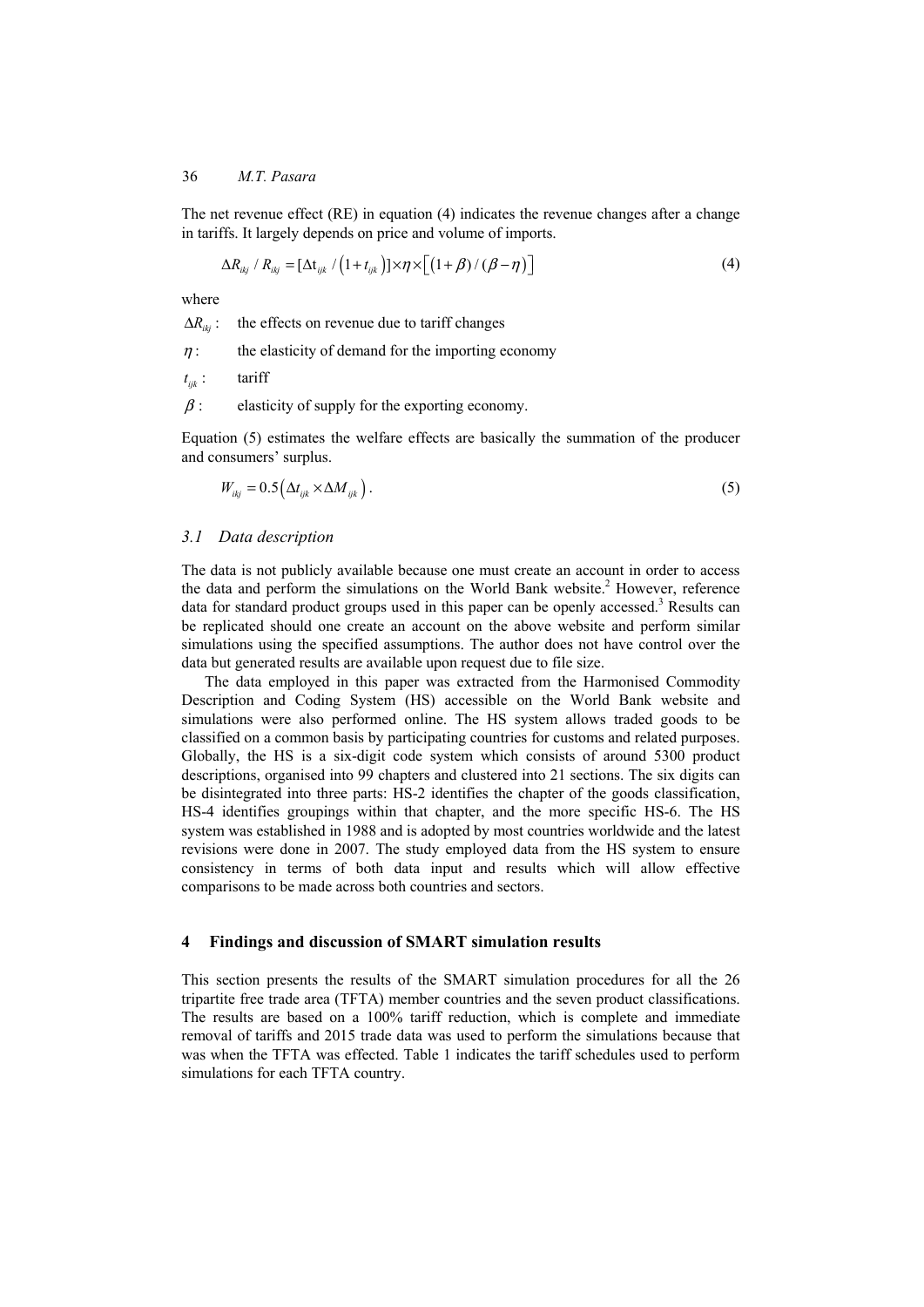|                   |        |                  |                  |              | <i>Imports</i>                       |              |                          |                              | Imports             |
|-------------------|--------|------------------|------------------|--------------|--------------------------------------|--------------|--------------------------|------------------------------|---------------------|
|                   |        |                  |                  | Standard     | value in                             |              | Simple Weighted Standard |                              | value in            |
| Reporter<br>name  | Tariff | SA<br>year (TFTA | WA<br>(TFTA)     | (TFTA)       | deviation 1000 USD average<br>(TFTA) | (World)      | (World)                  | average deviation<br>(World) | 1000 USD<br>(World) |
| Angola            | 2015   | 15.28            | 41.12            | 16.32        | 290.82                               | 10.44        | 10.24                    | 12.82                        | 7336537.75          |
| Botswana          | 2015   | 0.57             | 0.02             | 8.88         | 5650878.2                            | 7.61         | 0.56                     | 16.24                        | 7551095.75          |
| Burundi           | 2015   | 2.2              | 1.73             | 7.51         | 157294.44                            | 10.42        | 6.13                     | 12.26                        | 559944.76           |
| Comoros           | 2015   | 6.2              | 0.96             | 8.52         | 23168.92                             | 12           | 5.04                     | 8.94                         | 115238.08           |
| Congo, DR         | 2014   | 11.76            | 9.7              | 6.1          | 3355315.3                            | 11.65        | 10.19                    | 6.03                         | 6495663.59          |
| Djibouti          | 2014   | 18.38            | 12.84            | 9.15         | 47054.06                             | 18.92        | 17.56                    | 8.82                         | 645337.93           |
| Egypt             | 2015   | 8.73             | 0.75             | 98.1         | 767427.64                            | 7.52         | 7.08                     | 123.76                       | 71076869.6          |
| Eritrea           | 2006   | 3.99             | 1.93             | 5.64         | 36464.29                             | 9.56         | 5.43                     | 8.98                         | 432839.18           |
| Ethiopia          | 2015   | 18.15            | 12.83            | 10.91        | 567452.15                            | 17.87        | 12.14                    | 11.42                        | 25389625.7          |
| Kenya             | 2015   | 7.84             | 2.25             | 11.01        | 1916529.1                            | 11.96        | 11.47                    | 11.68                        | 16945890.1          |
| Lesotho           | 2015   | 0.27             | $\boldsymbol{0}$ | 6.53         | 1038305.6                            | 3.6          | 2.79                     | 14.4                         | 1254224.27          |
| Libya             | 2006   | $\mathbf{0}$     | $\mathbf{0}$     | $\mathbf{0}$ | 461991.25                            | $\mathbf{0}$ | $\mathbf{0}$             | $\mathbf{0}$                 | 6729085.47          |
| Madagascar        | 2014   | 0.05             | 0.28             | 0.74         | 321420.74                            | 10.69        | 5.99                     | 7.62                         | 3079377.67          |
| Malawi            | 2015   | 0.15             | 0.01             | 1.43         | 1159022.2                            | 9.05         | 4.24                     | 10.82                        | 2730483.54          |
| Mauritius         | 2015   | 0.03             | 0.01             | 0.83         | 490790.06                            | 1.76         | 0.68                     | 6.2                          | 4458341.51          |
| Mozambique 2014   |        | 1.45             | 1.09             | 4.47         | 3119121.9                            | 7.45         | 4.17                     | 7.74                         | 8743044.99          |
| Namibia           | 2015   | 0.4              | $\mathbf{0}$     | 6.77         | 5301276.1                            | 6.89         | 0.9                      | 13.32                        | 8521056.67          |
| Rwanda            | 2015   | 3.34             | 1.02             | 8.5          | 629835.71                            | 11.18        | 9.75                     | 12.34                        | 1954207.56          |
| Seychelles        | 2015   | 1.81             | 1.88             | 11.44        | 109472.08                            | 2.39         | 2.82                     | 11.71                        | 802251.86           |
| South Africa 2015 |        | 1.76             | 1                | 7.53         | 5264371.1                            | 6.35         | 4.38                     | 12.17                        | 72733768.1          |
| Sudan             | 2012   | 1.87             | 1.1              | 7.14         | 634860.39                            | 12.09        | 12.12                    | 14.95                        | 6219226.34          |
| Swaziland         | 2015   | 0.2              | 0.01             | 9.15         | 1184093.5                            | 4.68         | 0.99                     | 15.58                        | 1407365.7           |
| Tanzania          | 2015   | 1.59             | 2.42             | 6.23         | 979852.49                            | 11.92        | 7.28                     | 11.83                        | 14665700.9          |
| Uganda            | 2015   | 5.55             | 2.06             | 10.26        | 1001872.5                            | 11.68        | 7.88                     | 11.89                        | 5527015.09          |
| Zambia            | 2013   | 0.24             | 0.05             | 2.24         | 6031952.4                            | 10.3         | 3.35                     | 10.44                        | 10144571.3          |
| Zimbabwe          | 2015   | 0.36             | 0.42             | 8.89         | 2968001.5                            | 13.29        | 5.72                     | 26.7                         | 5959076.55          |

**Table 1** Tariff schedules using the latest available year

SA: Simple Average; WA: Weighted Average; SD: Standard Deviation.

*Source*: Author's computations

The average simple and weighted tariff schedules are lower than the world average. This makes economic sense because RTAs usually have lower applied rates than the bound rates of the World Trade Organisations (WTOs). The table also indicates that majority of the African countries still import their products from the rest of the world (RoW), a result also observed by Mold and Mukwaya (2017). Table 2 presents the trade creation simulation results for each economic sector and country.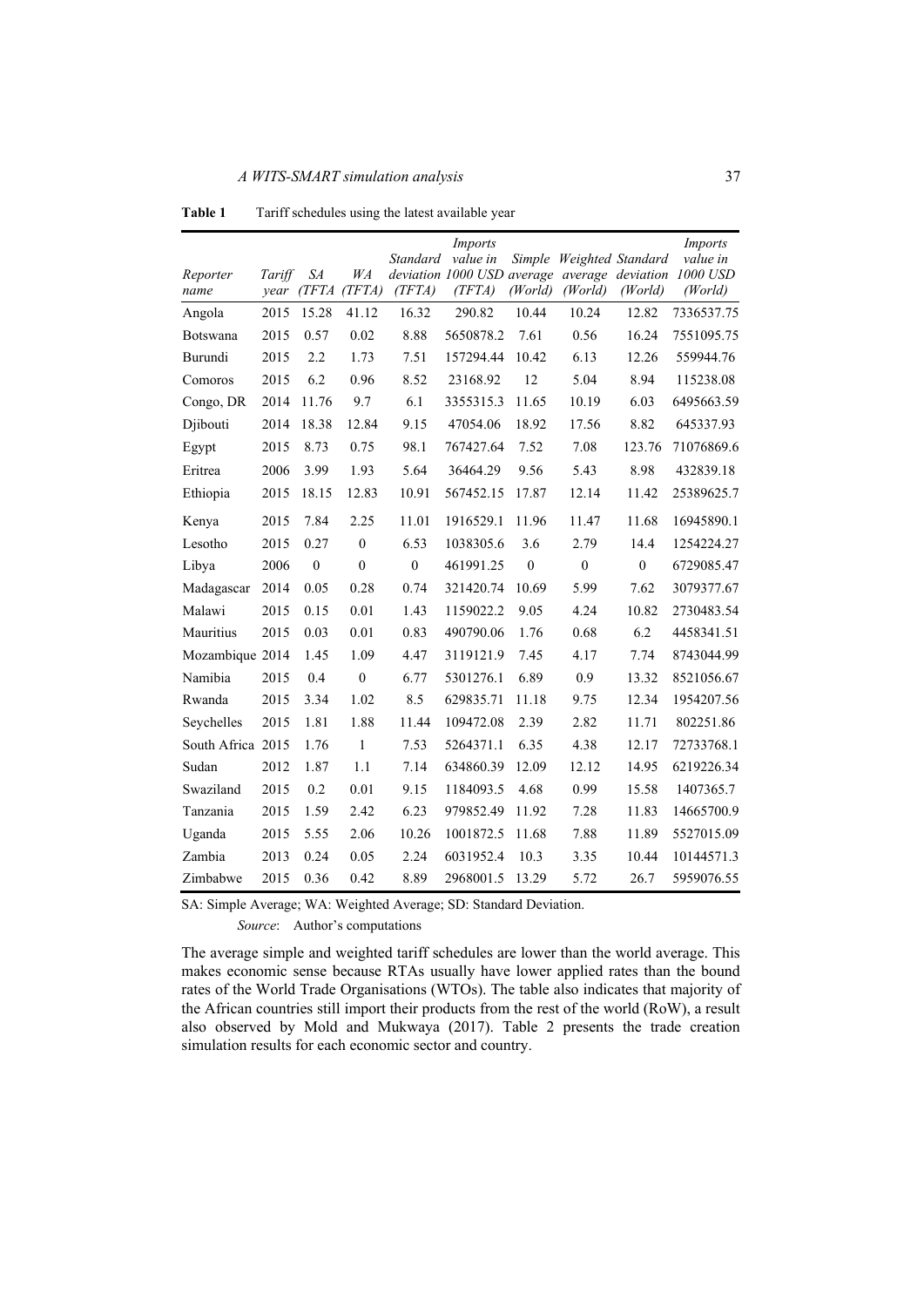|              | SoP1             | SoP <sub>2</sub>                   | SoP3                       | SoP4             |                                  |                  |                  |              |
|--------------|------------------|------------------------------------|----------------------------|------------------|----------------------------------|------------------|------------------|--------------|
| Country      | ${\cal T\cal C}$ | TC                                 | TC                         | TC               | Agriculture Industrial Petroleum |                  |                  | Total        |
| Angola       | 15.804           | 31.092                             | 26.715                     | 0.198            | 46.905                           | 26.904           | $\mathbf{0}$     | 147.618      |
| Botswana     | 0.026            | 9.07                               | 40.386                     | 0.134            | 4.176                            | 45.473           | 3.796            | 103.061      |
| Burundi      | 109.59           | 444.62                             | 2631.348                   | 310.302          | 190.41                           | 2360.333         | 950.19           | 6996.795     |
| Comoros      | 111.58           | 1134.329                           | 446.94                     | 28.864           | 682.138                          | 1030.392         | 9.238            | 3443.476     |
| Congo DR     | 46326.2          |                                    | 484854.9 219543.8 110697.2 |                  | 292593.4                         | 673270.8         | 20287.7          | 1847573.8    |
| Djibouti     | 2366.3           | 532.316                            | 8683.061 1119.711          |                  | 3132.308                         | 7459.079         | 2109.9           | 25402.72     |
| Egypt        | 578.88           | 4826.29                            | 1125.47                    | 405.4            | 1162.759                         | 6045.323         | $\boldsymbol{0}$ | 14144.122    |
| Eritrea      | 429.43           | 312.02                             | 810.276                    | 86.486           | 1135.617                         | 502.594          | $\mathbf{0}$     | 3276.42      |
| Ethiopia     | 8676.8           |                                    | 13783.79 69972.78 15671.37 |                  | 18686.11                         | 86154.77         | 4306.8           | 217252.5     |
| Kenya        | 8.053            | 561.13                             | 199.133                    | 4.558            | 466.459                          | 345.152          | $\boldsymbol{0}$ | 1584.485     |
| Lesotho      | $\mathbf{0}$     | 0.275                              | 20.882                     | 0.018            | 0.175                            | 20.999           | $\mathbf{0}$     | 42.349       |
| Libya        | $\boldsymbol{0}$ | $\boldsymbol{0}$                   | $\mathbf{0}$               | $\boldsymbol{0}$ | $\boldsymbol{0}$                 | $\mathbf{0}$     | $\mathbf{0}$     | $\mathbf{0}$ |
| Madagascar   | 2.89             | 70.723                             | 451.902                    | 0.014            | 608.228                          | 3.945            | $\mathbf{0}$     | 1137.702     |
| Malawi       | $\mathbf{0}$     | 0.142                              | 87.119                     | 5.422            | 2.176                            | 53.676           | 36.83            | 185.365      |
| Mauritius    | $\boldsymbol{0}$ | $\boldsymbol{0}$                   | 13.683                     | $\boldsymbol{0}$ | 0.001                            | 13.682           | $\boldsymbol{0}$ | 27.366       |
| Mozambique   | 9123.3           |                                    | 22728.13 37841.71 21827.61 |                  | 50619.16                         | 39240.42         | 1662.9           | 183043.2     |
| Namibia      | $\mathbf{0}$     | 137.811                            | 57.629                     | 6.74             | 0.296                            | 201.892          | $\mathbf{0}$     | 404.368      |
| Seychelles   | 0.63             | $\boldsymbol{0}$                   | 32.444                     | $\boldsymbol{0}$ | 33.074                           | $\boldsymbol{0}$ | $\mathbf{0}$     | 66.148       |
| South Africa | 6879.8           | 7379.88                            | 71144.53 2564.004          |                  | 30739.38                         | 64854.35         | 14.021           | 183575.9     |
| Sudan        |                  |                                    |                            |                  | $\overline{0}$                   | $\mathbf{0}$     | $\mathbf{0}$     | $\mathbf{0}$ |
| Swaziland    | $\mathbf{0}$     | 25.142                             | 0.384                      | $\overline{0}$   | 25.527                           | $\overline{0}$   | $\boldsymbol{0}$ | 51.053       |
| Tanzania     | 10.502           | 3803.681                           | 935.119                    | 100.533          | 113.369                          | 4728.457         | 231.62           | 9923.282     |
| Uganda       | 1058.2           | 5065.751                           |                            | 6526.25 4885.284 | 4273.986                         | 13249.97         | 383.38           | 35442.8      |
| Zambia       | 33.894           | 52.171                             | 3271.113                   | 8.228            | 259.134                          | 3120.55          | 1.194            | 6746.284     |
| Zimbabwe     | 0.042            |                                    | 3269.392 5462.289 4962.496 |                  | 2006.649                         | 9127.941         | 3255.2           | 28084.033    |
| Total        |                  | 75731.8 549022.7 429324.9 162684.6 |                            |                  | 406781.1                         | 911856.7         | 33252.9          | 2568654.9    |

**Table 2** Trade creation by product classification and economic sector

SoP1: Raw materials; SoP2: intermediate goods; SoP3: consumer goods; SoP4: capital goods.

*Source*: Author's computations

The results presented in Table 2 show that about eight economies will not have any trade created for raw materials. Generally, raw materials have low potential for trade creation because majority of African countries have abundant resource endowments and trade in this area is least likely. The six countries which have noteworthy trade creation in raw materials are Uganda, Ethiopia, Djibouti, Mozambique, Kenya and South Africa with values ranging between USD 1 million and USD 10 million. In total, the contribution to total share of raw materials is only 3% whilst intermediate goods contribute 21% to trade creation which amounts to USD 549 million. The highest contributors to trade in intermediate goods are Mozambique, Tanzania, DRC, Egypt, South Africa, Ethiopia,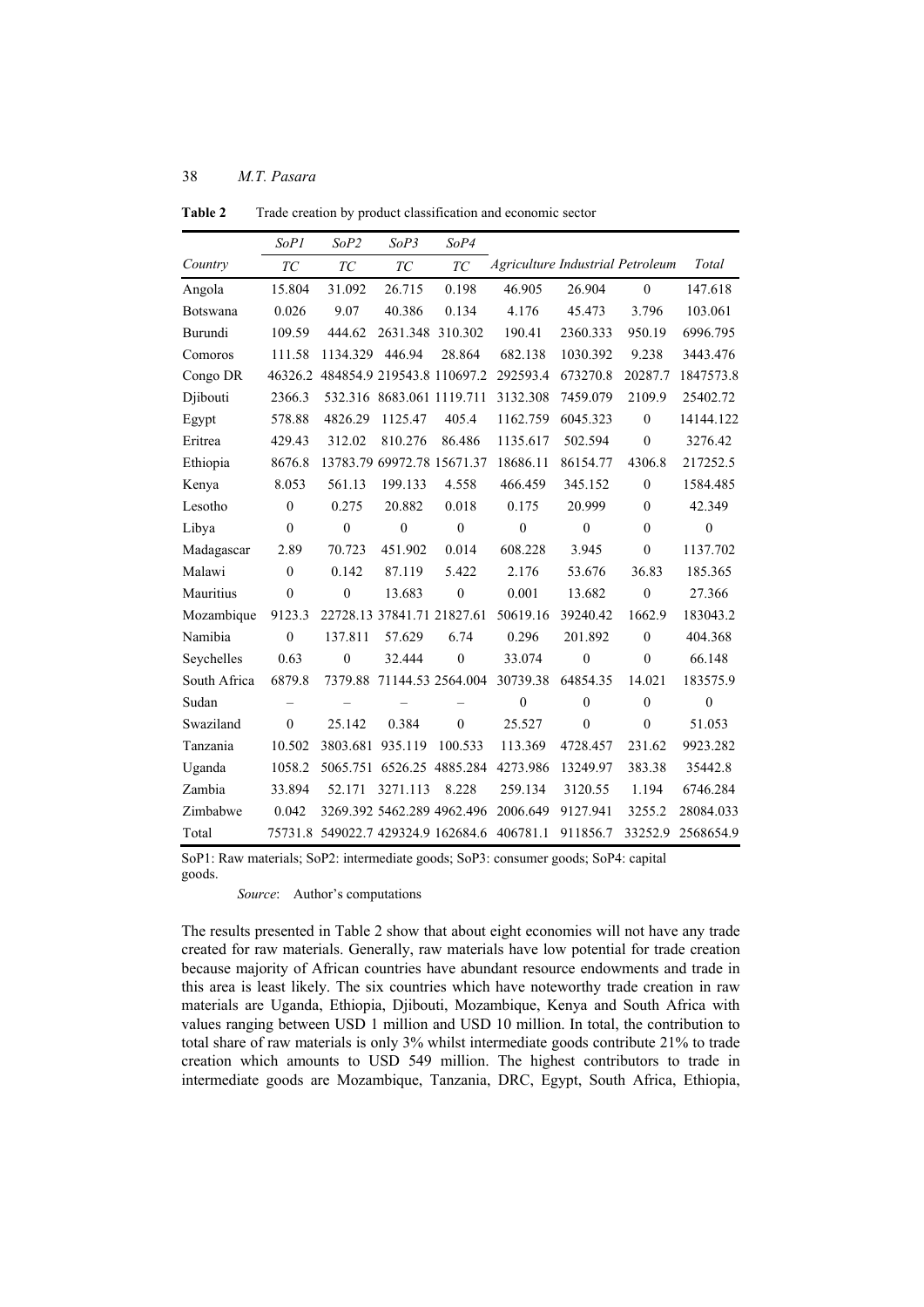Uganda and Zimbabwe. A significant share in trade in intermediate goods could be attributed to value addition on raw materials which will in turn stimulate trade. Trade in consumer goods will contribute 17% of total trade creation. This figure is likely due to cross-border activities especially by individuals and small and medium enterprises (SMEs) which characterise majority of intra-Africa trade by transactional volume. Trade creation emanating from capital goods is approximated at only 6% with a value of USD 163 million. The simulation results make economic sense because not many African countries have the capacity to produce and trade in capital goods. Figure 1 shows the proportions by product classification and economic sector.

As reflected above, the agricultural sector has potential to contribute 16% (USD 407 million). These results truly reflect that Africa is largely an agrarian continent and intratrade is likely to be stimulated by shortages in other regions due to factors such as poor rainy seasons and droughts, civil conflicts and wars and just general increases in demand due to population increases in some parts of the continent. Similar results were obtained by Makochekanwa (2012) whose study only focused on agrifood production. However, Obasaju et al. (2019) observed that although REC positively contributed to backward integration of global value chains among ECOWAS members, it was statistically insignificant and thus required more quality inputs and intensified efforts. The industrial sector will have the highest potential contribution to trade creation of approximately 36% (USD 900 million). Although overall transactions in this category may be few, they will be of high value thereby leading to a bigger contribution. Mozambique, Ethiopia, DRC and South Africa are the top beneficiaries in this category. Finally, the petroleum sector will only contribute a meagre 1%. These results are likely to continue into the short to medium term because even though there are oil deposits in some economies, they still lack the processing capacity to make their products ready for the African market. Table 3 shows the level of trade diversion for the 26 TFTA economies.

The table indicate that trade diversion in raw materials will be approximately 1% (USD 5.6 million) with Ethiopia experiencing the highest level (USD 2.4 million) followed by DRC and Mozambique (USD 1.2 million and USD 1 million, respectively). The results make economic sense because the large resource endowments also imply that it is least likely diversion in raw materials will be experienced. Diversion in intermediate goods amounts to USD 40 million which is approximately 9%. The countries likely to experience the highest diversion in intermediate goods are Ethiopia, Egypt, Uganda, DRC, Mozambique and South Africa. Since majority of these are coastal economies, it is likely that they were importing these goods from efficient non-member producers from the rest of the world prior to the free trade agreements. Similar reasoning could be applied to consumer and capital goods which have a trade diversion share of USD 126 million (27%) and USD 60 million 13%, respectively. Figure 2 shows trade diversion in proportions.

Agriculture has little diversion of about 7% which is a rational result since Africa is agro-based, it will be unlikely that the continent will import agricultural produce from inefficient producers. In addition, majority of African countries have relaxed tariffs on agricultural products in order to supplement on nutrition, health and food security. However, trade diversion in the industrial sector is significantly higher at 41% which approximates to USD 192 million. It is important to note that while the proportion maybe high, the absolute figure in terms of trade diversion are low which will result in positive net welfare effects which are presented in Figure 3.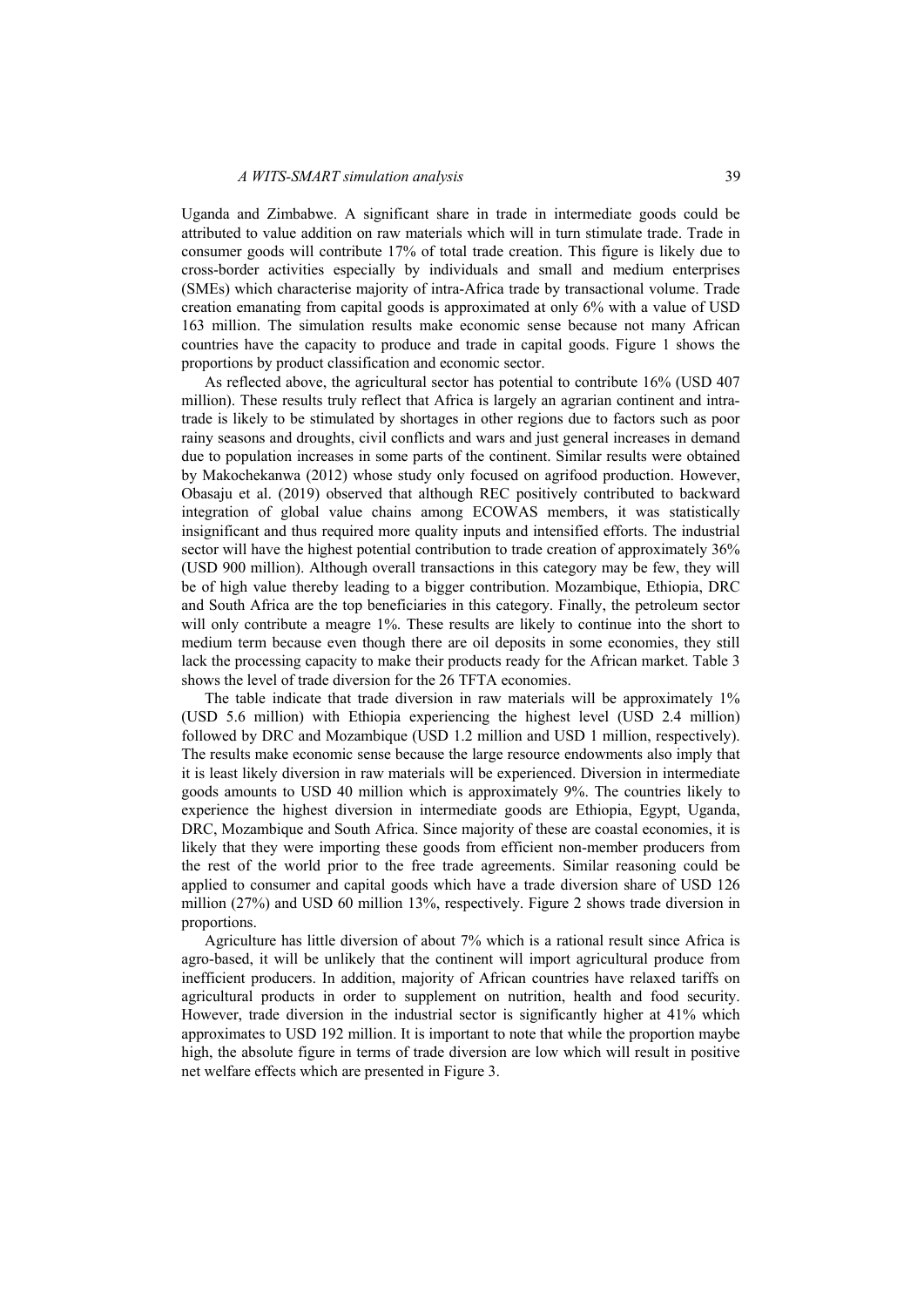| Country                              | SoP1             | SoP2             | SoP3                     | SoP4             | Agriculture Industrial Petroleum |                  |                   | Total            |
|--------------------------------------|------------------|------------------|--------------------------|------------------|----------------------------------|------------------|-------------------|------------------|
| Angola                               | 4.501            | 57.983           | 10.269                   | 0.307            | 62.44                            | 10.621           | $\mathbf{0}$      | 146.121          |
| Botswana                             | $\mathbf{0}$     | 0.897            | 8.46                     | 0.014            | 0.002                            | 9.368            | 0.005             | 18.746           |
| Burundi                              | 0.656            | 62.413           | 691.597                  | 199.299          | 29.902                           | 472.564          | 454.867           | 1911.298         |
| Comoros                              | 4.093            | 18.891           | 106.095                  | 7.82             | 46.453                           | 85.688           | 4.761             | 273.801          |
| Congo DR                             | 1227.716         | 18012            | 41183.16 31346.3         |                  | 16135.35                         | 75126.61         | 1594.378          | 184625.5         |
| Djibouti                             | 117.696          | 198.45           | 2531.69                  | 507.075          | 657.81                           | 1783.696         | 913.406           | 6709.823         |
| Egypt                                | 261.737          |                  | 2970.59 1269.481 688.578 |                  | 837.03                           | 4545.132         | $\mathbf{0}$      | 10572.54         |
| Eritrea                              | 19.688           | 88.617           | 275.357                  | 77.872           | 247.194                          | 214.338          | $\mathbf{0}$      | 923.066          |
| Ethiopia                             | 2446.74          |                  | 12152.4 28910.68 4994.67 |                  | 9712.443                         | 37556.87         | 2155.513          | 97929.32         |
| Kenya                                | 3.084            | 21.547           | 64.679                   | 3.071            | 35.673                           | 60.822           | $\mathbf{0}$      | 188.876          |
| Lesotho                              | $\mathbf{0}$     | $\mathbf{0}$     | 7.318                    | $\mathbf{0}$     | $\mathbf{0}$                     | 7.318            | $\mathbf{0}$      | 14.636           |
| Libya                                | $\boldsymbol{0}$ | $\mathbf{0}$     | $\boldsymbol{0}$         | $\boldsymbol{0}$ | $\mathbf{0}$                     | $\boldsymbol{0}$ | $\mathbf{0}$      | $\boldsymbol{0}$ |
| Madagascar                           | 3.492            | 41.752           | 685.171                  | 0.024            | 910.876                          | 4.879            | $\theta$          | 1646.194         |
| Malawi                               | $\mathbf{0}$     | 0.083            | 35.085                   | 3.102            | 0.09                             | 32.335           | 5.841             | 76.536           |
| Mauritius                            | $\theta$         | $\boldsymbol{0}$ | 29.436                   | $\boldsymbol{0}$ | 0.001                            | 29.577           | $\mathbf{0}$      | 59.014           |
| Mozambique 1045.614 1507.41 6093.371 |                  |                  |                          | 9627.75          | 2319.274                         | 15221.18         | 733.697           | 36548.29         |
| Namibia                              | $\theta$         | 147.528          | 10.093                   | 1.268            | 0.037                            | 158.853          | $\mathbf{0}$      | 317.779          |
| Seychelles                           | $\theta$         | $\mathbf{0}$     | 1.029                    | $\mathbf{0}$     | 1.029                            | $\mathbf{0}$     | $\mathbf{0}$      | 2.058            |
| South Africa                         | 377.915          | 1532.6           | 33234.3                  | 3116.79          | 3297.08                          | 35518.29         | 32.428            | 77109.41         |
| Sudan                                |                  |                  |                          |                  |                                  |                  |                   | $\mathbf{0}$     |
| Swaziland                            | $\mathbf{0}$     | $\mathbf{0}$     | 0.759                    | $\mathbf{0}$     | 0.759                            | $\mathbf{0}$     | $\mathbf{0}$      | 1.518            |
| Tanzania                             | 10.516           | 752.359          | 656.699                  | 157.007          | 105.287                          | 1560.989         | 53.911            | 3296.768         |
| Uganda                               | 68.466           |                  | 2861.93 4455.125 4682.46 |                  | 1012.736                         | 11020.92         | 85.95             | 24187.59         |
| Zambia                               | 0.442            | 19.752           | 1366.243                 | 10.599           | 37.154                           | 1361.284         | 0.681             | 2796.155         |
| Zimbabwe                             | 0.027            | 56.839           | 4170.98                  | 4459.41          | 3.168                            | 6734.659         | 3492.698          | 18917.78         |
| Total                                | 5592.383         | 40504            | 125797.1 59883.4         |                  | 35451.79                         | 191516           | 9528.136 468272.8 |                  |

**Table 3** Trade diversion by product classification and economic sector

*Source*: Author's computations





*Source*: Author's computations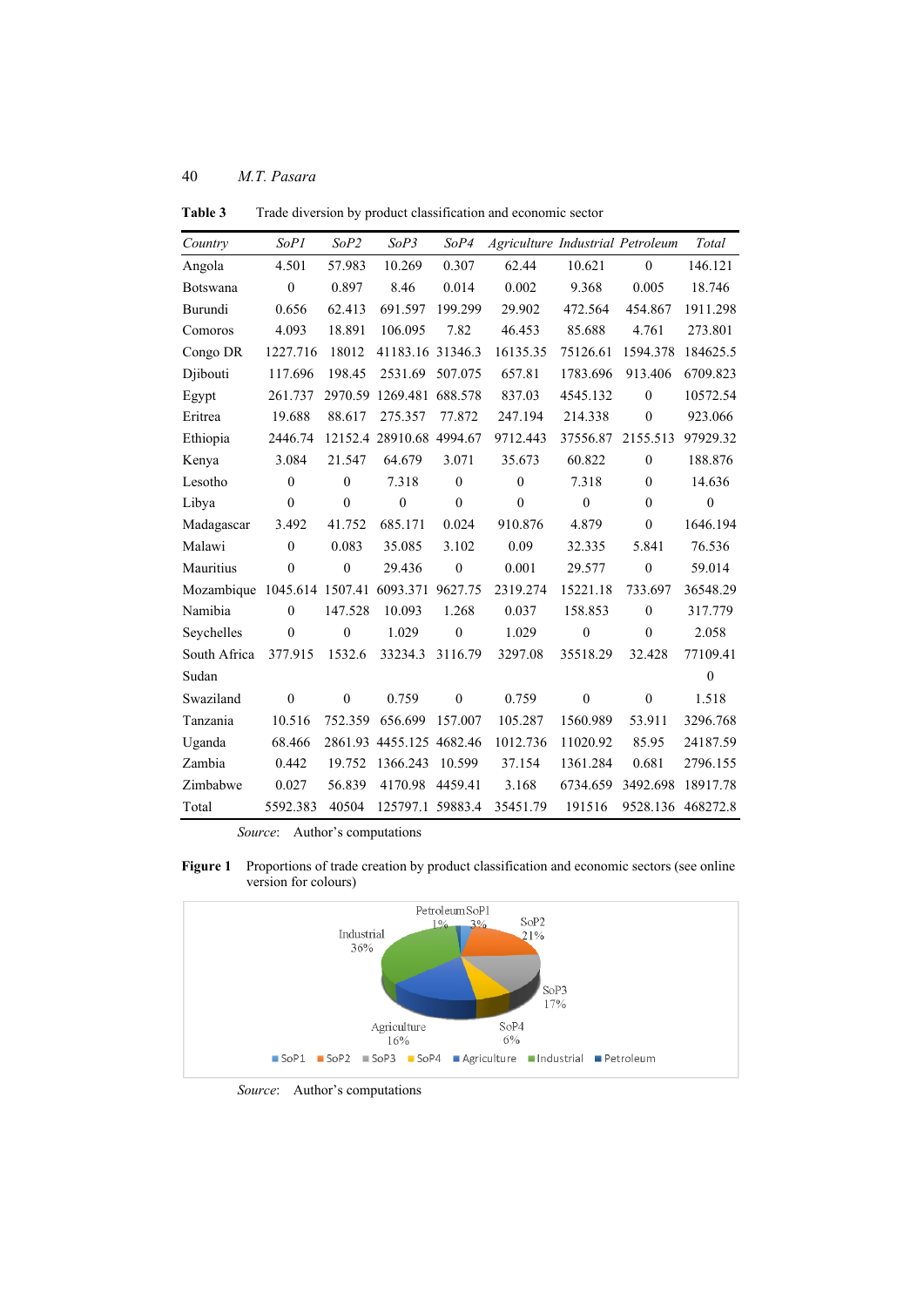

SoP1 SoP2 SoP3 SoP4 Agriculture Industrial Petroleum

**Figure 2** Trade diversion by product classification and economic sectors (see online version for colours)

SoP1: raw materials; SoP2: intermediate goods; SoP3: consumer goods; SoP4: capital goods.

*Source*: Author computations





SoP1: raw materials; SoP2: intermediate goods; SoP3: consumer goods; SoP4: capital goods.

*Source*: Author computations

The results in Figure 3 and related arguments are not significantly different from those presented and discussed earlier in the subsections of trade creation and diversion. The net effects are summarised as: industrial sector (34%), intermediate goods (24%), agriculture (18%), consumer goods (15%), capital goods (5%), raw materials (3%) and petroleum (1%). Table 4 reflects the revenue loss which is likely to be incurred by the member countries of the TFTA integration scheme when tariffs are eliminated.

Results in Table 4 clearly show that economies are likely to incur greater venue losses if the assumption is that trade conditions are restricted to TFTA countries only. The effect will, however, be neutralised when world trade is taking into account because losses will be spread out across a wider number of economies which are large ad also influenced by different set of instruments from those governing the African FTA. In other words, it is African economies which will feel the greatest impact of revenue impact of their free trade arrangements but the effect will be minimal on the global scale. Generally, those economies which are pursuing less restrictive international trade measures such as Seychelles, Mauritius and member countries of the South African Customs Union (SACU, except for South Africa) will not experience much revenue losses post the implementation of the free trade agreements because, in essence, they would have incurred these losses when they independently liberalised their borders. Table 5 provides approximate values of customs revenue as a proportion of government revenue to indicate the level of significance of customs income for each economy.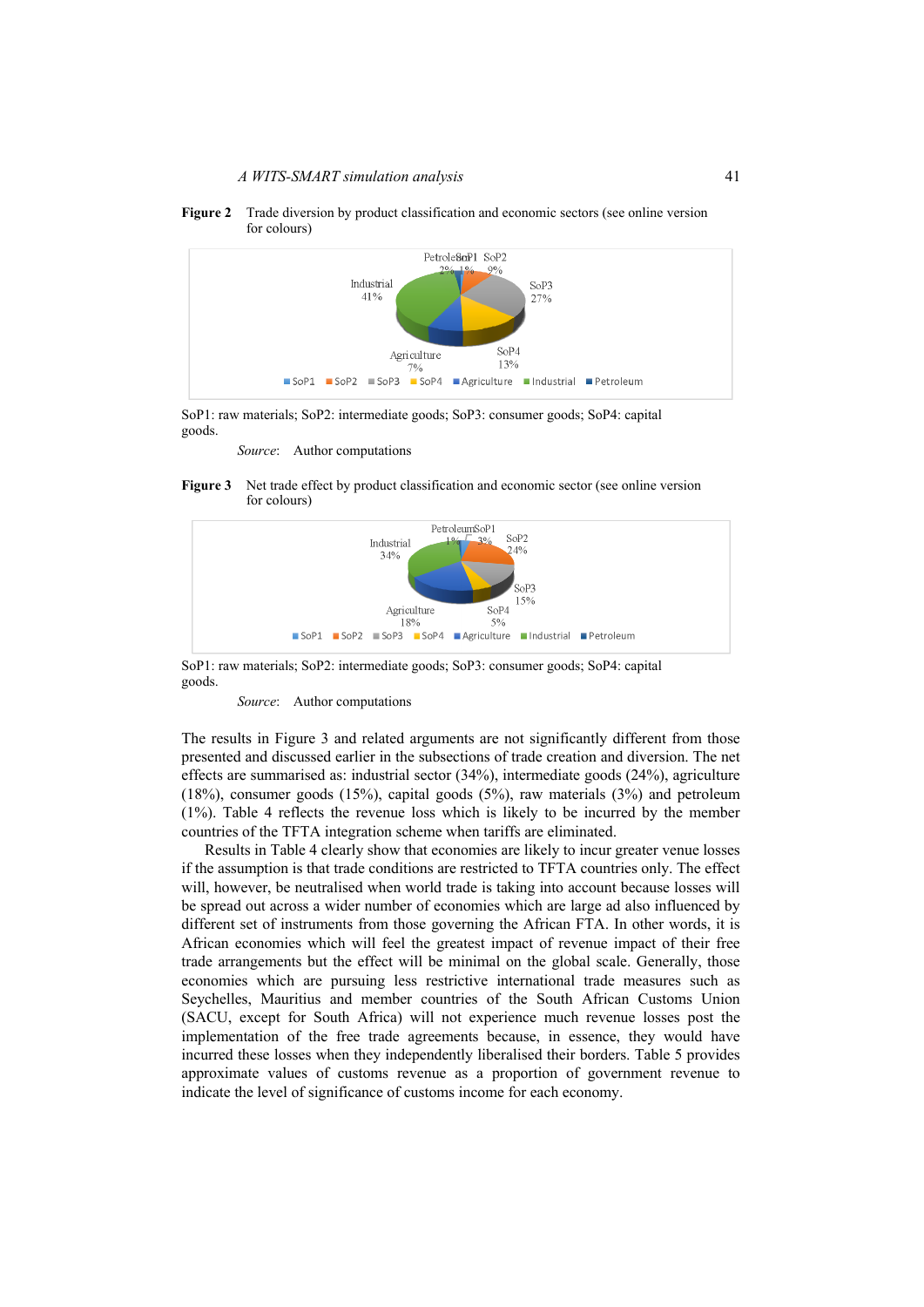| Country                    | Revenue effect 1000 USD | Revenue effect world |
|----------------------------|-------------------------|----------------------|
| Angola                     | $-304.257$              | $-152.129$           |
| Botswana                   | $-70.418$               | $-36.471$            |
| Burundi                    | $-3015.257$             | $-1509.267$          |
| Comoros                    | $-482.245$              | $-241.125$           |
| Congo. Dem. Rep.           | $-642110.193$           | $-337015.583$        |
| Djibouti                   | $-13486.11$             | $-6743.055$          |
| Egypt. Arab Rep.           | $-12617.557$            | $-6437.099$          |
| Eritrea                    | $-1520.606$             | $-760.303$           |
| Ethiopia(excludes Eritrea) | $-163832.689$           | $-82534.487$         |
| Kenya                      | $-1822.125$             | $-936.522$           |
| Lesotho                    | $-38.924$               | $-19.462$            |
| Libya                      | $\mathbf{0}$            | $\overline{0}$       |
| Madagascar                 | $-1722.688$             | $-943.664$           |
| Malawi                     | $-152.944$              | $-76.472$            |
| Mauritius                  | $-68.366$               | $-34.183$            |
| Mozambique                 | $-72350.681$            | $-36177.856$         |
| Namibia                    | $-442.815$              | $-221.416$           |
| Rwanda                     | $-11170.479$            | $-5651.845$          |
| Seychelles                 | $-27.71$                | $-13.855$            |
| South Africa               | $-131634.762$           | $-66246.567$         |
| Swaziland                  | $-60.702$               | $-30.351$            |
| Tanzania                   | $-6151.037$             | $-3144.46$           |
| Uganda                     | $-40185.748$            | $-20144.364$         |
| Zambia                     | 6352.477                | $-3180.108$          |
| Zimbabwe                   | $-27539.002$            | $-14400.852$         |
| Total                      | $-1124454.838$          | $-586651.496$        |

Table 4 Revenue effects at country level

*Source*: Author's computations

Countries with the highest proportions of customs revenue to government revenue include Lesotho (60%), Uganda (51%) and Kenya (38.6%). Angola, Mauritius and South Africa have the least figures of approximately 5%. However, the figures of Angola are inconsistent with theory and expectation and should be treated with expectation. The author suspect that incomplete data was uploaded for Angola, however, as highlighted earlier the author does not have control on the dataset and can only perform simulations with existing database. Results in Table 6 shows the aggregate revenue losses by product classification and economic sector and results are also consistent with earlier presentations in that much of the revenue loss will be incurred in the industrial sector.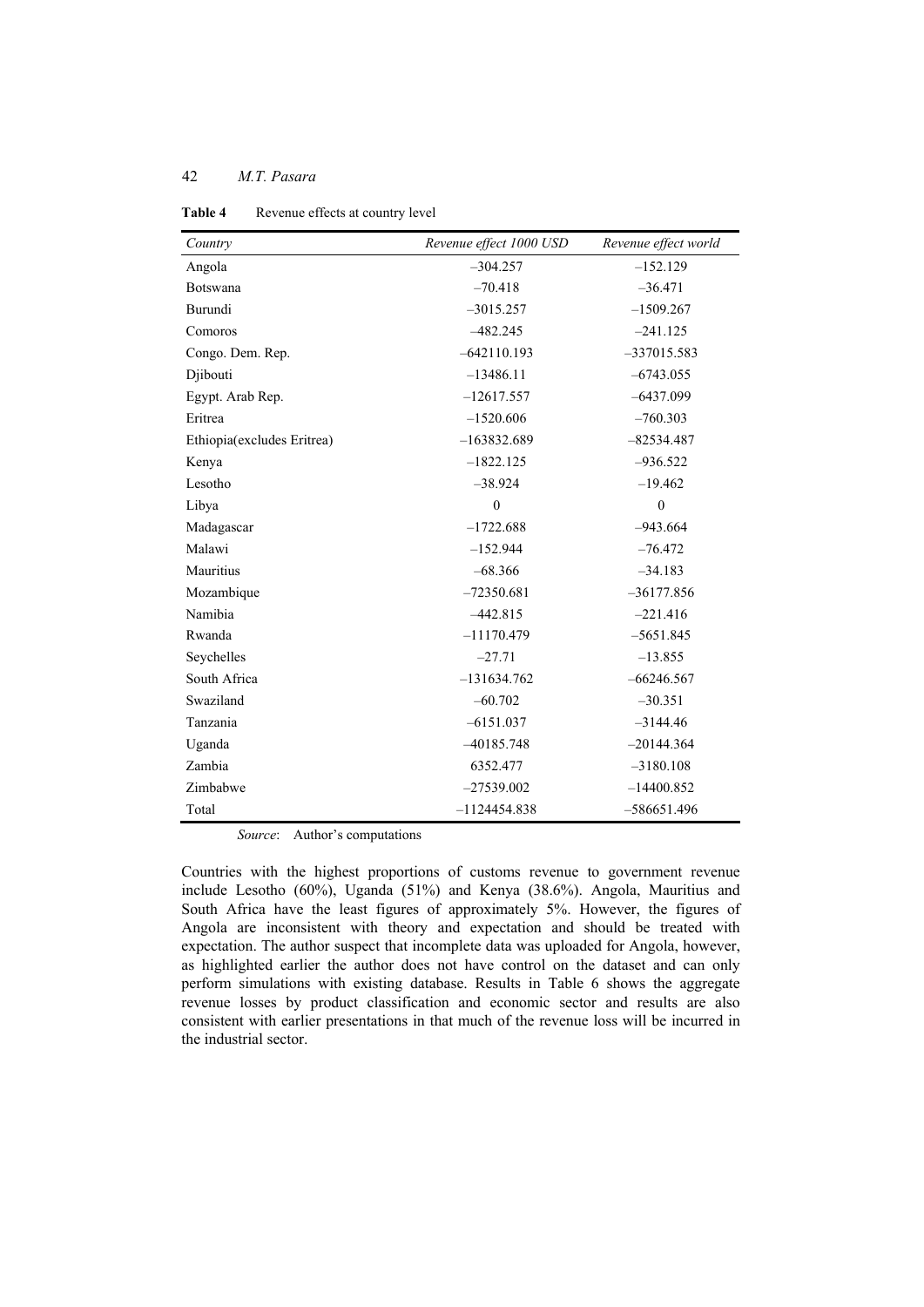|                | Country            | Customs revenue % of    | Tax revenue as % of<br>GDP |
|----------------|--------------------|-------------------------|----------------------------|
|                |                    | government revenue      |                            |
| $\mathbf{1}$   | Angola             | 5                       | 5.7                        |
| $\overline{c}$ | Botswana           | 33                      | 35.2                       |
| 3              | Burundi            | 8.2                     | 17.4                       |
| $\overline{4}$ | Comoros            | n/a                     | 12.0                       |
| 5              | <b>DRC</b>         | $25 - 50$               | 13.2                       |
| 6              | Djibouti           | n/a                     | 20.0                       |
| 7              | Egypt              | 19.74                   | 15.8                       |
| 8              | Eritrea            | 2.9                     | 11.2                       |
| 9              | Ethiopia           | 45.82                   | 11.6                       |
| 10             | Kenya              | 38.6                    | 18.4                       |
| 11             | Lesotho            | 60                      | 42.9                       |
| 12             | Libya              | n/a                     | 2.7                        |
| 13             | Madagascar         | 49.2                    | 10.7                       |
| 14             | Malawi             | $25 - 50$               | 20.7                       |
| 15             | Mauritius          | 5                       | 19.0                       |
| 16             | Mozambique         | $25 - 50$               | 13.4                       |
| 17             | Namibia            | $25 - 50$               | 28.8                       |
| 18             | Rwanda             | 7.6                     | 14.1                       |
| 19             | Seychelles         | $<$ 25                  | 32.0                       |
| 20             | South Africa       | 5                       | 26.9                       |
| 21             | $\mathrm{Sudan}^+$ | $\mathrm{n}/\mathrm{a}$ | 6.3                        |
| 22             | Swaziland          | $25 - 50$               | 39.8                       |
| 23             | Tanzania           | $25 - 50$               | 12.0                       |
| 24             | Uganda             | 50.8                    | 12.6                       |
| 25             | Zambia             | $25 - 50$               | 16.1                       |
| 26             | Zimbabwe           | $<$ 25                  | 27.2                       |

Table 5 Proportion of customs revenue in government revenue

*Source*: Phiri (2011), Mkenda and Hangi (2009) and Author's compilations

Table 6 Revenue effects by product classification and sector level

| -SoP1 | $S_0P2$                                                      | SoP3 | SoP4 | Agric | Industrial | Petroleum | Total    |
|-------|--------------------------------------------------------------|------|------|-------|------------|-----------|----------|
|       | $-23217.4$ $-137994$ $-268959$ $-120338$ $-124327$ $-440598$ |      |      |       |            | $-21726$  | -1137160 |

SoP1: Raw materials; SoP2: intermediate goods; SoP3: consumer goods; SoP4: capital goods.

*Source*: Author's computations based on SMART simulations

The welfare effects show the producer and consumer surplus for each economy under study. The results indicate that DRC will have the highest potential gainer followed by South Africa and Ethiopia. In the midst of the pack is Mozambique, Uganda, Djibouti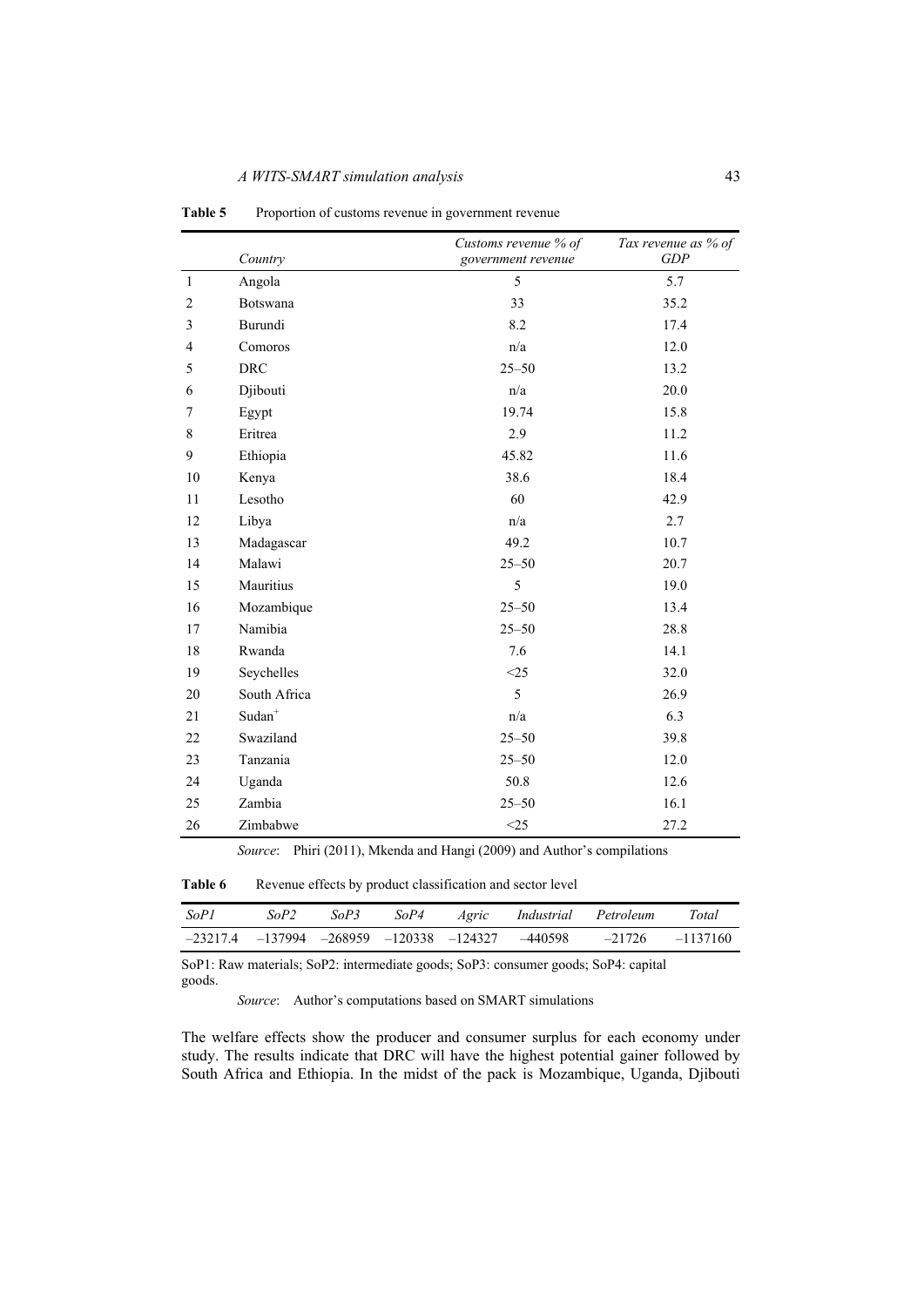and Zimbabwe with values ranging between USD 2 million and USD 6 million whilst smaller or already liberated economies like Mauritius, Seychelles, Botswana, Lesotho and Swaziland will have least potential welfare gains for reasons already discussed earlier in this paper.

|              | Alphabetical order               |                                   |                 | Highest to lowest                |                                   |
|--------------|----------------------------------|-----------------------------------|-----------------|----------------------------------|-----------------------------------|
| Country      | Welfare in<br>1000 USD<br>(TFTA) | Welfare in<br>1000 USD<br>(World) | Country         | Welfare in<br>1000 USD<br>(TFTA) | Welfare in<br>1000 USD<br>(World) |
| Angola       | 47.009                           | 23.505                            | Congo. DR       | 125155.615                       | 65895.232                         |
| Botswana     | 3.1                              | 1.551                             | South Africa    | 38222.748                        | 20089.485                         |
| Burundi      | 279.832                          | 140.017                           | Ethiopia        | 32128.651                        | 16152.781                         |
| Comoros      | 163.743                          | 81.873                            | Mozambique      | 12999.386                        | 6499.762                          |
| Congo. DR    | 125155.615                       | 65895.232                         | Djibouti        | 3882.5                           | 1952.007                          |
| Djibouti     | 3882.5                           | 1941.25                           | Uganda          | 3858.679                         | 1941.25                           |
| Egypt        | 723.614                          | 395.276                           | Zimbabwe        | 3756.279                         | 1907.53                           |
| Eritrea      | 190.649                          | 95.325                            | Rwanda          | 1493.138                         | 749.456                           |
| Ethiopia     | 32128.651                        | 16152.781                         | Tanzania        | 1350.591                         | 687.957                           |
| Kenya        | 48.825                           | 24.822                            | Zambia          | 971.611                          | 486.858                           |
| Lesotho      | 6.721                            | 3.361                             | Egypt           | 723.614                          | 395.276                           |
| Libya        | $\overline{0}$                   | $\overline{0}$                    | Burundi         | 279.832                          | 140.017                           |
| Madagascar   | 51.384                           | 27.661                            | Eritrea         | 190.649                          | 95.325                            |
| Malawi       | 17.045                           | 8.522                             | Comoros         | 163.743                          | 81.873                            |
| Mauritius    | 7.771                            | 3.886                             | Madagascar      | 51.384                           | 27.661                            |
| Mozambique   | 12999.386                        | 6499.762                          | Kenya           | 48.825                           | 24.822                            |
| Namibia      | 26.186                           | 13.093                            | Angola          | 47.009                           | 23.505                            |
| Rwanda       | 1493.138                         | 749.456                           | Namibia         | 26.186                           | 13.093                            |
| Seychelles   | 8.423                            | 4.212                             | Malawi          | 17.045                           | 8.522                             |
| South Africa | 38222.748                        | 20089.485                         | Seychelles      | 8.423                            | 4.212                             |
| Swaziland    | 2.86                             | 1.43                              | Mauritius       | 7.771                            | 3.886                             |
| Tanzania     | 1350.591                         | 687.957                           | Lesotho         | 6.721                            | 3.361                             |
| Uganda       | 3858.679                         | 1952.007                          | <b>Botswana</b> | 3.1                              | 1.551                             |
| Zambia       | 971.611                          | 486.858                           | Swaziland       | 2.86                             | 1.43                              |
| Zimbabwe     | 3756.279                         | 1907.53                           | Libya           | $\mathbf{0}$                     | $\mathbf{0}$                      |
| Total        | 225396.36                        | 117186.852                        | Total           | 225396.36                        | 117186.852                        |

**Table 7** Welfare effects at country level

*Source*: Author's computations

The results in Table 7 above indicate that the welfare gains are not evenly distributed and more specifically, skewed towards those larger economies such as South Africa which already have comparative advantages in production and consumption. These results are concerning and policies must be placed to minimise the widening of the gap between rich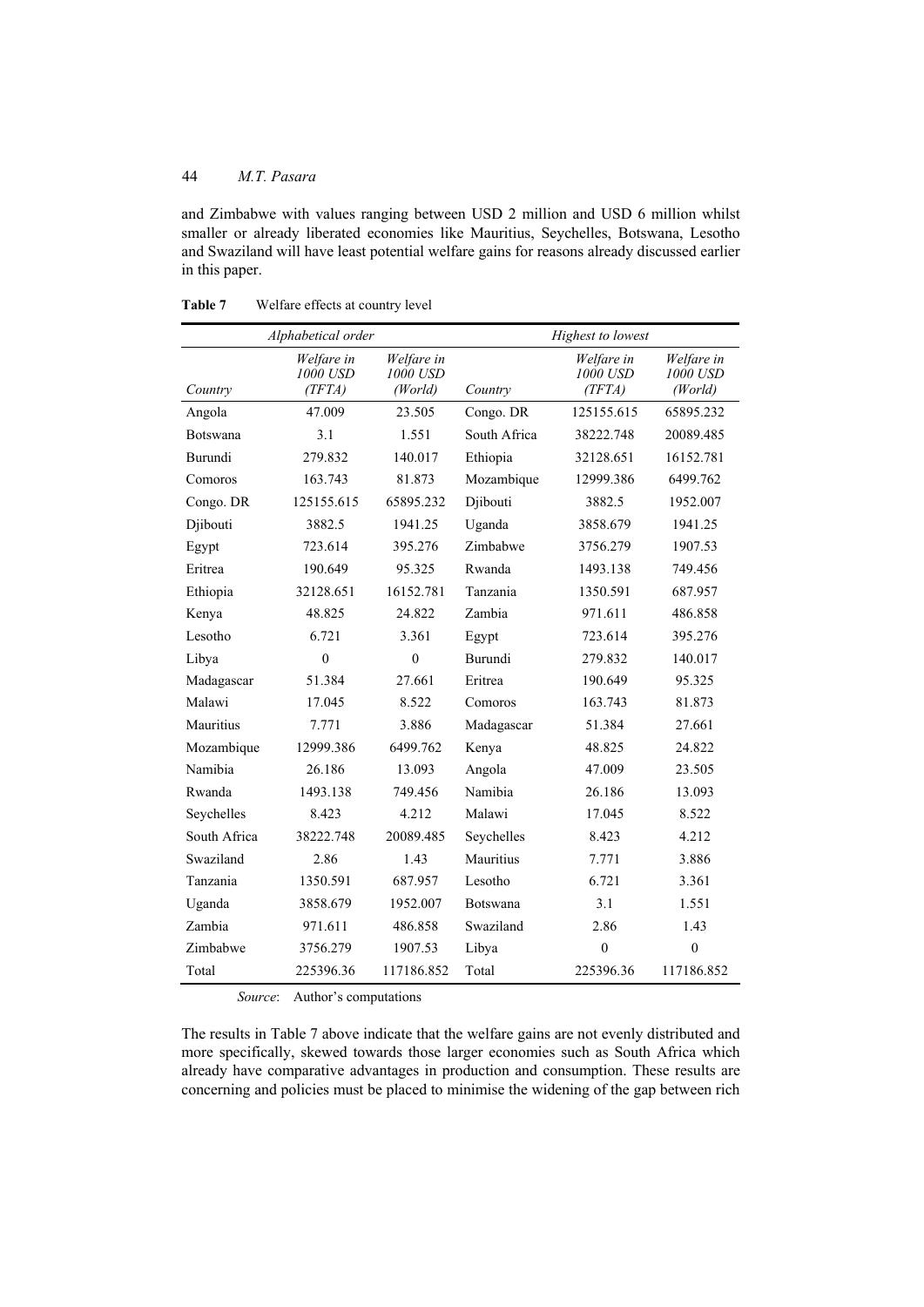and poor economies, or simply polarisation of welfare gains which is the overall objective of the African Economic Community (AEC).

#### **5 Conclusion and policy recommendations**

The study tested Jacob Viner's theory of trade creation and diversion effects across the 26 member countries of the TFTA. A WITS-SMART simulation model was applied across four product classifications namely raw materials, intermediate, consumer and capital goods and three economic sectors namely agriculture industrial and petroleum. The study was able to show, in USD figures, the potential amount of trade to be created or diverted. In addition, the results also showed net trade, revenue and overall welfare effects.

The study recommends that economies should develop policies which stimulate trade creation not only through tariff elimination as with the case of the TFTA and AfCFTA but also through industrialisation programs such as the one already adopted by South Africa (the Fourth Industrial Revolution). Industrialisation programs are mutually beneficial in fostering intra-African trade because member countries will shift their current models of importing majority of products in this category from European and Asian economies to trading amongst themselves. This will in turn lead to sustained economic growth due to dynamic effects.

The study also recommends slow liberalisation of regional markets compared to the global economy to allow for proper structural adjustments across the economic sectors. Trade liberalisation implies structural changes which calls for several policy changes domestically. At present, Africa is pursuing a relatively aggressive integration process as signalled by the signing of the AfCFTA in 2018 before the TFTA of 2015 was even implemented. The second phase of trade instruments of the TFTA were still being negotiated. This unstructured speeding up of the process will likely lead to confusion and countries less likely to participate during the implementation phase. Thus, the paper recommends that markets not be opened up indiscriminately.

#### **References**

- ACBF (2017) *Africa Capacity Report 2017 Building Capacity in Science, Technology and Innovation for Africa's transformation*, Harare.
- AEO (2016) 'Sustainable cities and structural transformation', *Trade Policies and Regional Integration in Africa*, OECD Development Centre.
- AfDB (2014) *Regional Integration for Inclusive Growth*, Abidjan, Cóte d*'*Ivoire.
- Armington, P. (1969) 'A theory of demand for products distinguished by place of production', *International Monetary Fund Staff Papers*, XVI, pp.159–178.
- Azu, N.P. (2019) 'Trade alignment position in ECOWAS with gravity model', *International Journal of Economic Policy in Emerging Economies*, Vol. 12, No. 2, pp.103–112, http.//dx.doi.org/10.1504/IJEPEE.2019.099711.
- Brutton, H.J. (1998) 'A reconsideration of import substitution', *Journal of Economic Literature*, Vol. 36, No. 2, pp.903–936.
- Cattaneo, N. (2009) 'Production networks, economic integration and the services sector: implications for regional trade agreements in southern Africa', *Journal of Contemporary African Studies*, Vol. 27, No. 4, pp.527–547, https.//doi.org/10.1080/02589000903399496.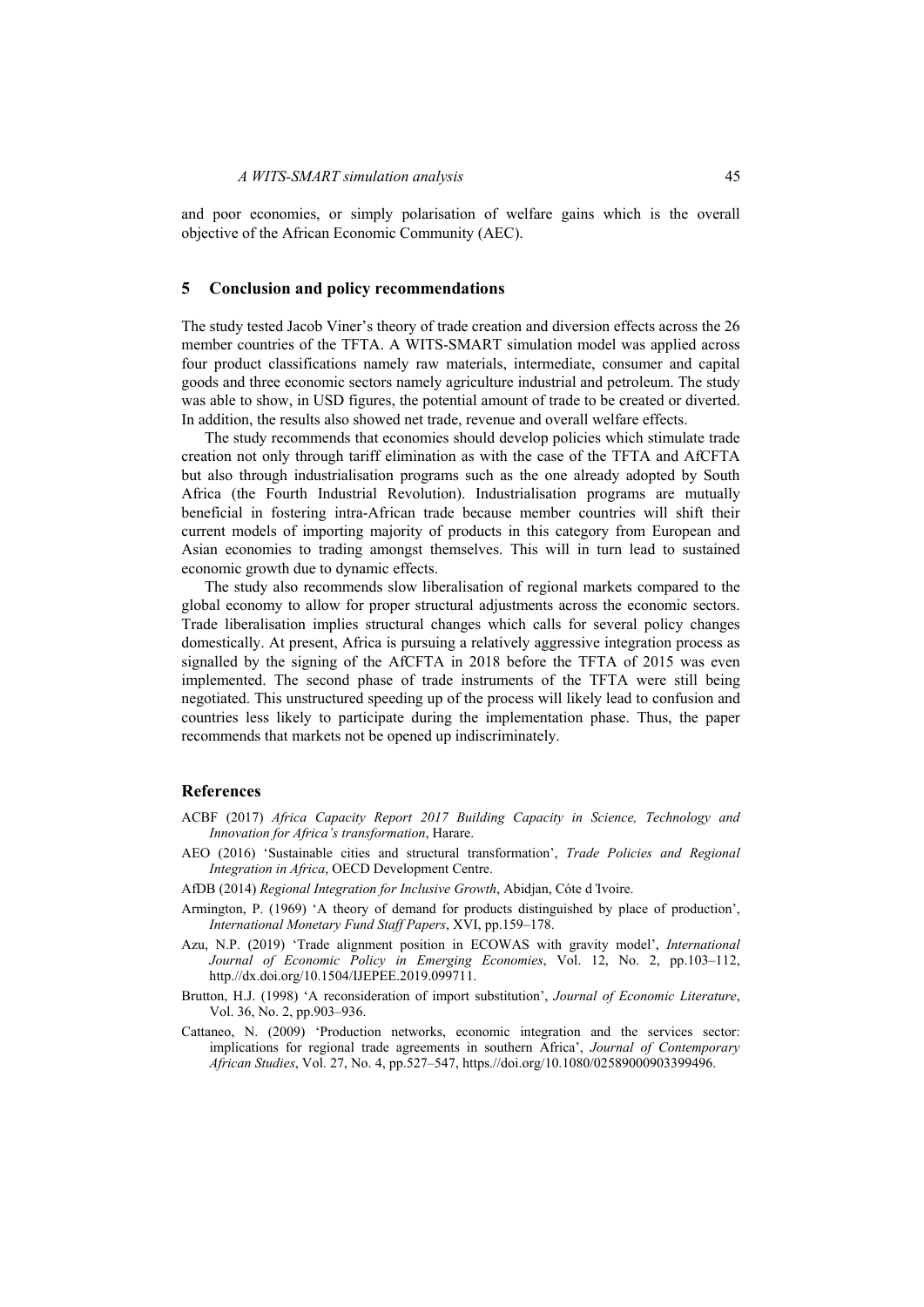- Endoh, M. (1999) 'Trade creation and trade diversion in the EEC, the LAFTA and the CMEA', *Applied Economics*, Vol. 31, pp.207–216.
- Fakher, A. (2016) 'New patterns of world trade and foreign direct investment growth in Egypt', *International Journal of Trade and Global Markets*, Vol. 9, No. 3, pp.261–337.
- Francois, J. and Reinhardt, K. (1997) 'Applied methods for trade policy analysis. A handbook', *Journal of Economic Literature*, Vol. 35, No. 3, pp.1382–1383.
- Gurova, I. (2014) 'A theoretical model for trade integration in the CIS region', *Problems of Economic Transition*, Vol. 57, No. 5, pp.37–57, https.//doi.org/10.2753/PET1061– 1991570502.
- Hoekman, B., Kee, H. and Olarega, M. (2001) *Markups, Entry Regulation and Trade: Does Country Size matter?*, The World Bank, mimeo.
- Irwin, D.A. (1996) *Against the Tide: An Intellectual History of Free Trade*, Princeton University Press, New Jersey.
- Karambakuwa, R.T., Makochekanwa, A. and Kairiza, T. (2015) 'An empirical application of the gravity model to assess the trade potential of comprehensive economic partnership agreements between the European union and southern African countries', *Journal of Economics*, Vol. 6, No. 3, pp.226–237.
- Lee, H.W. (2019) 'Legalisation and dispute settlement benefits: the case of the GATT/WTO', *Review of International Organisations*, Vol. 14, pp.479–509.
- Lim, S.Y. and Ho. S.M. (2013) 'Nonlinearity in ASEAN-5 export-led growth: empirical evidence from nonparametric approach', *Economic Modeling*, Vol. 32, pp.136–145.
- López-Cariboni, S. and Cao, X. (2019) 'When do authorisation rulers educate: trade competition and human capital investment in non-democracies', *Review of International Organisations*, Vol. 14, pp.367–405.
- Makochekanwa, A. (2012) *Impacts of Regional Trade Agreements on Trade in Agrifood Products: Evidence From Eastern and Southern Africa*, African Economic Society, pp.1–28.
- Mill, J.S. (1920) *Principles of Political Economy: With Some of Their Applications to Social Philosophy*, Collier, P.F., New York
- Mkenda, B. and Hangi, M. (2009) *Revenue implications for EPA on Tanzania*, Deutsche Gesellschaft Für Technische Zusammenarbeit (GTZ), p.1.
- Mold, A. and Mukwaya, R. (2017) 'The effects of the tripartite free trade area: towards a new economic geography in southern, eastern and northern Africa?', *Journal of African Trade*, Retrieved from http.//dx.doi.org/10.1016/j.joat.2017.05.003.
- Musila, J. (2005) 'The intensity of trade creation and trade diversion in COMESA, ECCAS and ECOWAS: a comparative analysis', *Journal of African Economies*, Vol. 14, No. 1, pp.117–141.
- Napoleoni, C. (1975) *Smith, Ricardo, Marx: Capitalism*, Retrieved from https.//www.scribd.com/ document/319160797/NAPOLEONI-Claudio-1975-Smith-Ricardo-Marx-pdf
- Obasaju, B.O., Olayiwola, W.K., Okodua, H. and Adekunle, B.S. (2019) 'Regional economic integration of ECOWAS sub-region into global value chains', *International Journal of Economic Policy in Emerging Economies*, Vol. 12, No. 3, pp.243–263, https.//dx.doi.org/ 10.1504/IJEPEE.2019.102774.
- Phiri, A. (2011) *Customs Audit Report on the Implementation of SADC Regional Instruments and International Conventions*, Gaborone, Botswana.
- Ryu, S-L. and Won, J. (2018) 'The relationship between competitive advantage and the value relevance of accounting information', *International Journal of Trade and Global Markets*, Vol. 11, Nos. 1–2, pp.118–126.
- Santosa, D.B. (2018) 'Does export promotion policy benefit for ASEAN economic development?', *International Journal of Trade and Global Markets*, Vol. 11, Nos. 1–2, pp.3–11.